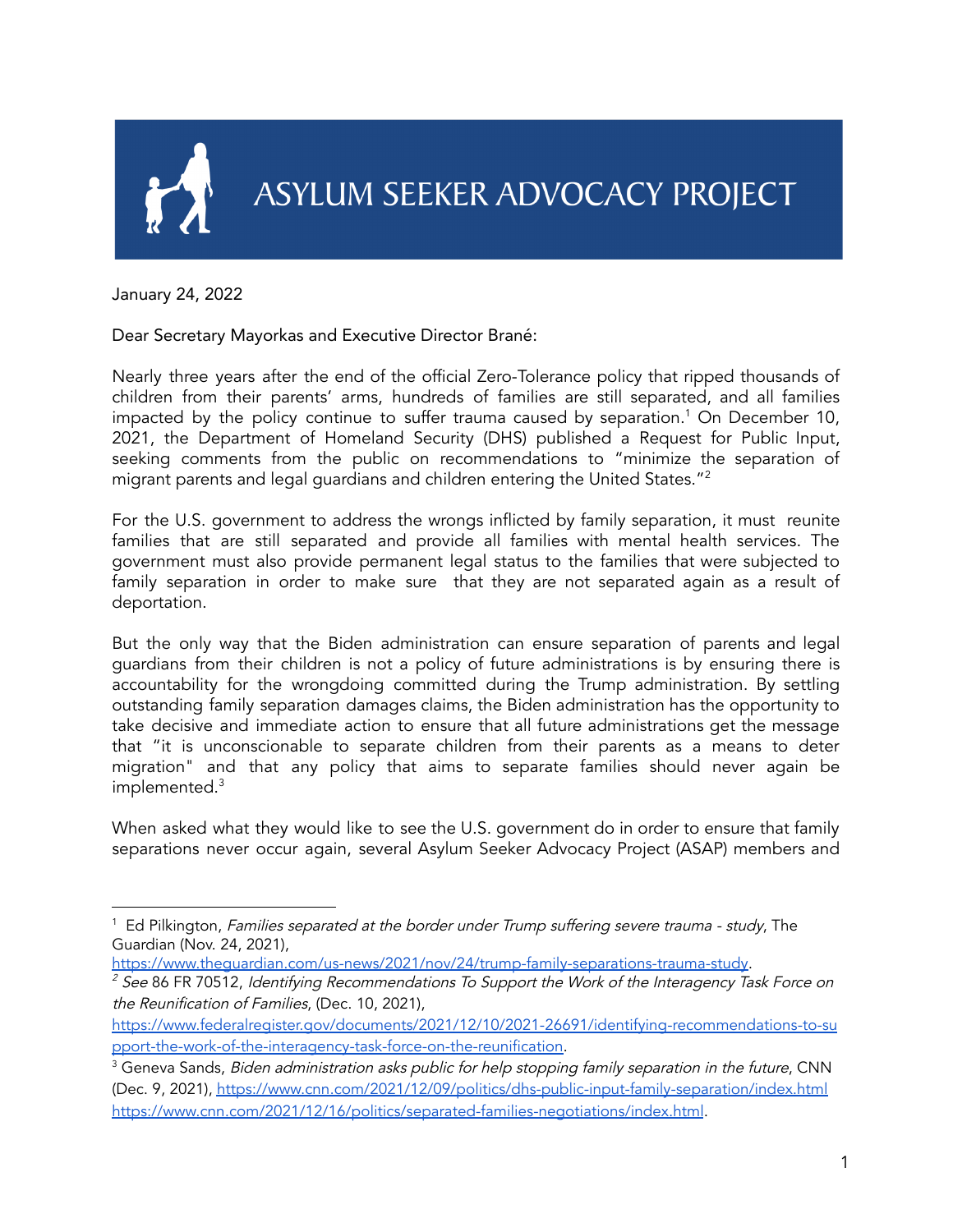formerly separated families responded that most of all, they wished to see the U.S. government take accountability for their actions.

Leticia Peren, an indigenous woman from Guatemala who was separated from her son for almost three years: "The government has the power to change the lives of asylum seekers like myself and recognize the pain and trauma families like ours have been through by providing us with support. The government should do what it promised and ensure that my son and I never have to worry of once again being separated. Separated families deserve the peace of mind of being able to live in the U.S. safely and together without the fear of being torn apart again."

Daniel Paz, a father from Honduras that was separated from his then 7-year-old daughter: "Both the families that are still separated and also the ones that have been reunited all still live with the trauma of what happened. What happened to me still haunts me. I continue to live with it, despite the years that have passed. We need compensation for what happened and we need financial aid. We also need a legal status in this country for those who have not yet been able to regularize their status. The government has to pay a price for what they did. That was inhumane, an unfair decision and they have to pay for it."

Lucinda Gonzales, a Honduran mother separated from two of her children: "I would ask the government to make a law saying that families in this country can get green cards so that we feel safe that we will never be separated again. Also, I would ask the government that there should be compensation—though they could never pay for what we suffered—but at least it would be seen that the government recognizes what it did and wants to do justice."

## Taking Accountability for Family Separation Will Ensure Future Administrations Do Not Institute Family Separation Policies.

The U.S. government must take responsibility for what occurred during the Trump administration, both during the official Zero-Tolerance policy, and all related policies before and after, that caused the separation of migrant families. That means admitting to wrongdoing in court by making it clear that the U.S. government does not have the right to systematically separate children for parents and legal guardians.

Accountability also requires the government to pay for the wrongs committed against asylum seekers by settling lawsuits related to family separation and compensating these families for the harms they suffered. The U.S. government settling lawsuits and compensating separated families is ultimatetly the best way to ensure that future administrations think twice before implementing similar policies designed to rip children away from their parents. In the absence of genuine relief and accountability, future administrations with different goals than this one will not be deterred from separating families.<sup>4</sup>

By Defending Family Separation, the Biden Administration is Breaking its Promise to Stand Up for Separated Families.

<sup>&</sup>lt;sup>4</sup> See Inter-American Commission on Human Rights, Compendium of the Inter-American Commission on Human Rights on truth, memory, justice and reparation in transitional contexts, April 12, 2021, OEA/Ser.L/V/II. Doc.121/21, at ¶ 144.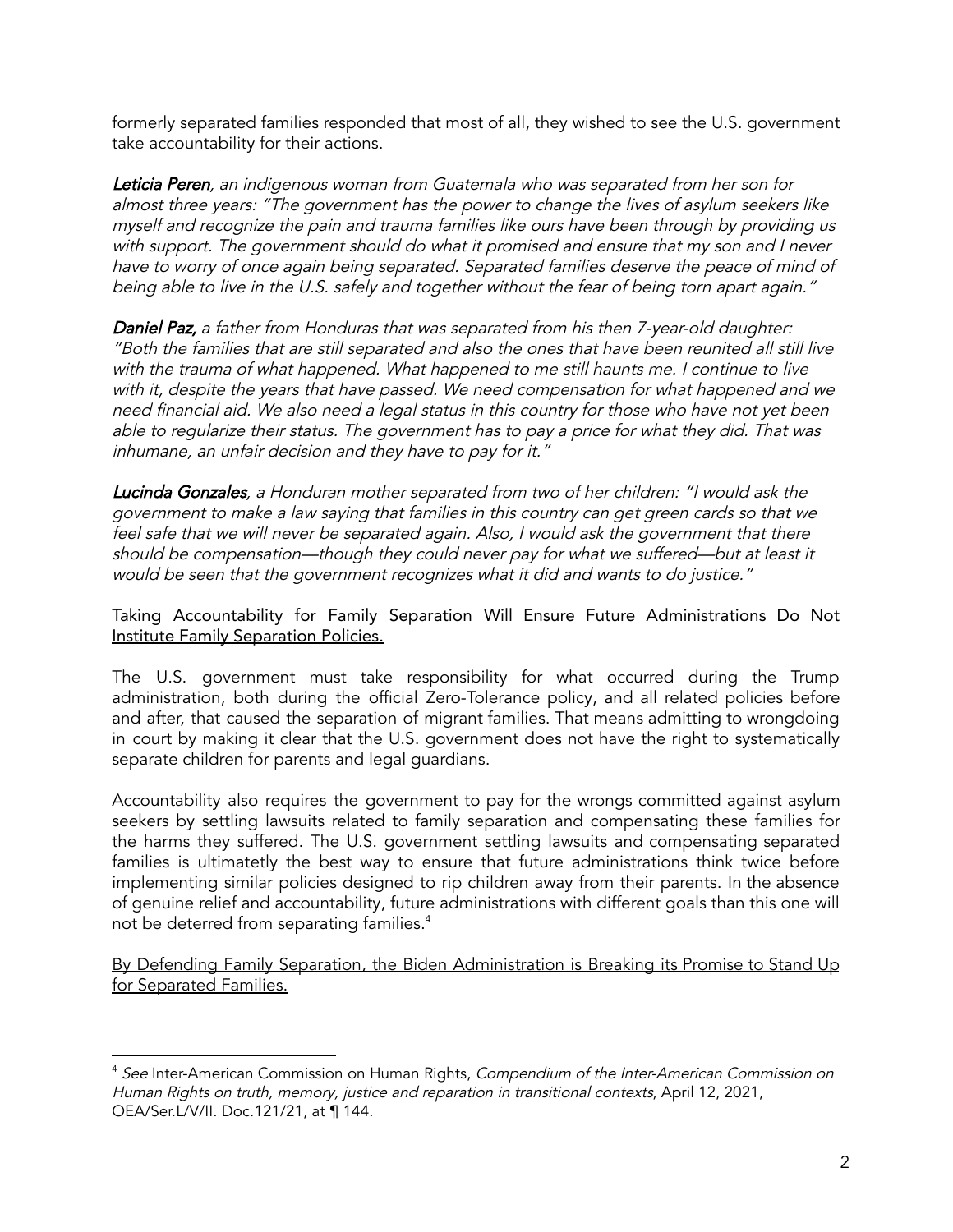Earlier this year, families separated at the Mexico-U.S. border met with DHS Secretary Alejandro Mayorkas. <sup>5</sup> Several parents told Secretary Mayorkas about the ongoing effects that family separation had on them and their children. At this meeting, the Secretary relayed to the families the administration had "efforts underway to ensure that family separations never occur again." <sup>6</sup> President Biden has also made clear that righting the injustice of family separation is one of the key priorities of his administration. $^7$  In fact, President Biden has indicated his support for compensating separated families, previously stating that any parent and children separated by U.S. immigration officials "deserve some kind of compensation, no matter what the circumstances." 8

In the same week that DHS requested the public's input that prompted this comment, however, the administration's Department of Justice (DOJ) unilaterally pulled out of settlement negotiations addressing compensation for separated families. <sup>9</sup> Settlements would have provided separated families compensation for their injuries and avoided protracted litigation, which will now force separated families to relive the pain of their experiences in fighting their case. <sup>10</sup> By walking away from settlement negotiations, the Biden administration is choosing to defend the legality of the Trump administration's family separation policy in court and forcing families to relive their trauma by having to recount it in depositions and in open court during stressful trials. 11

On January 5, 2022, the Biden administration officially defended the Zero Tolerance policy of family separation as legal and constitutional in new court filings.<sup>12</sup> The filings made the Biden administration's position clear: separated families should not receive compensation and redress

<sup>&</sup>lt;sup>5</sup> Rafael Bernal, *Mayorkas Meets with Parents of Separated Families*, The Hill (Aug. 20, 2021), https://thehill.com/latino/568810-mayorkas-meets-with-parents-of-separated-families.

<sup>&</sup>lt;sup>6</sup> Press Release, U.S. Dep't of Homeland Sec., Office of Public Affairs, Readout of Secretary Mayorkas's Meeting with Reunited Families Separated Under the Previous Administration's "Zero-Tolerance" Policy (Aug. 20, 2021),

https://www.dhs.gov/news/2021/08/20/readout-secretary-mayorkas-s-meeting-reunited-families-separat ed-under-previous.

 $^7$  See Executive Order on the Establishment of Interagency Task Force on the Reunification of Families, Exec. Order No. 14,011, 86 Fed. Reg. 8273 (Feb. 2, 2021),

https://www.federalregister.gov/documents/2021/02/05/2021-02562/establishment-of-interagency-task-f orce-on-the-reunification-of-families; see also, Joe Biden, Separated Ad Joe Biden Para Presidente 2020, YouTube (Oct. 28, 2020), https://www.youtube.com/watch?v=PevJComISV0/; Joe Biden, Facebook (June 20, 2018), https://www.facebook.com/joebiden/posts/10155305481581104.

<sup>&</sup>lt;sup>8</sup> Zeke Miller and Colleen Long, *Biden: Families of separated children deserve compensation*, ABC News (Nov. 6, 2021),

https://abcnews.go.com/Politics/wireStory/biden-families-separated-children-deserve-compensation-810 10134.

<sup>&</sup>lt;sup>9</sup> Priscilla Alvarez, Justice Department breaks off settlement talks with families separated at US-Mexico border, CNN (Dec. 16, 2021),

https://www.cnn.com/2021/12/16/politics/separated-families-negotiations/index.html.

<sup>&</sup>lt;sup>10</sup> Negar Katirai, *Retraumatization in Court*, 62 Ariz. L. Rev. 81 (2020).

<sup>&</sup>lt;sup>11</sup> Camilo Montoya-Galvez, U.S. ends talks over compensation for families separated under Trump, CBS News (Dec. 16, 2021),

https://www.cbsnews.com/news/immigration-family-separations-compensation-us-ends-talks/.

<sup>&</sup>lt;sup>12</sup> See Wilpur P.G. et al v. United States of America, No. 4:21-cv-04457-KAW (N.D. Cal. Jun. 10, 2021).